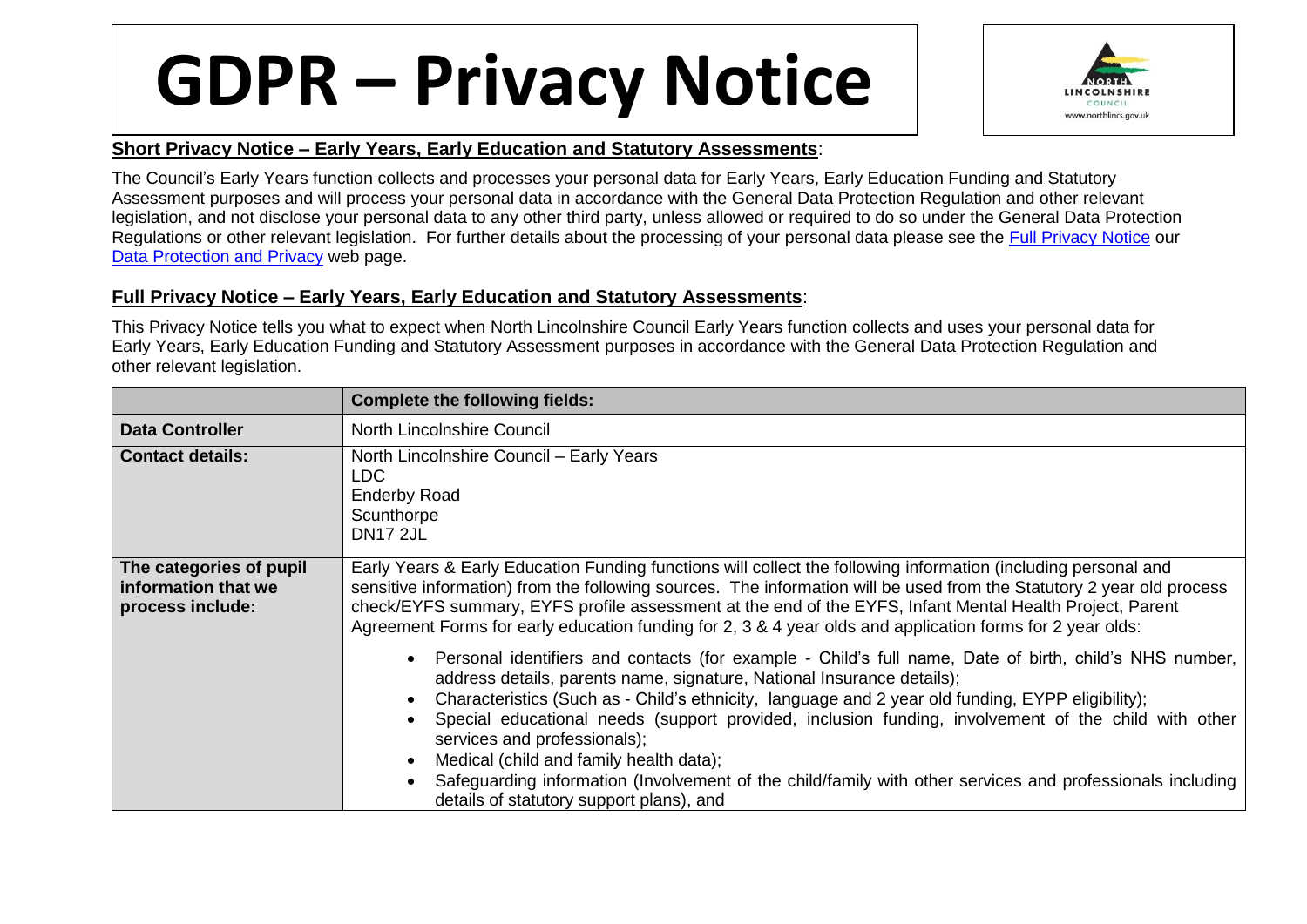|                                                     | • Attendance (for example name of provider, attendance, hours/sessions attended, number of absences<br>and any previous providers attended).<br>Assessment and attainment - Developmental summary and age banding of the 'Early Years Outcomes' document<br>including use of 'beginning' 'developing' or secure' in line with the LA key messages re EYFS assessment, identified<br>next steps for provider and home, EYFSP judgements across the Early Learning Goals and Characteristics of<br>Learning Name and signature of person completing check. |
|-----------------------------------------------------|----------------------------------------------------------------------------------------------------------------------------------------------------------------------------------------------------------------------------------------------------------------------------------------------------------------------------------------------------------------------------------------------------------------------------------------------------------------------------------------------------------------------------------------------------------|
| <b>Purpose for processing</b><br>your personal data | To manage, monitor and administer Early Years, Early Education Funding and Statutory Assessment activities and<br>outcomes, including:                                                                                                                                                                                                                                                                                                                                                                                                                   |
|                                                     |                                                                                                                                                                                                                                                                                                                                                                                                                                                                                                                                                          |
|                                                     | <b>Early Years</b>                                                                                                                                                                                                                                                                                                                                                                                                                                                                                                                                       |
|                                                     | 1. Support to enable Early Years Providers to implement the Early Years Foundation Stage 0-5 years and all<br>relevant statutory duties Support, advice and training to the private, voluntary and independent (PVI) early years<br>childcare workforce and EYFS workforce in maintained schools and academies;                                                                                                                                                                                                                                          |
|                                                     | 2. Range of Continuous Professional Development opportunities in regards to SEND and Inclusion for the Early<br>Years workforce:                                                                                                                                                                                                                                                                                                                                                                                                                         |
|                                                     | 3. Support to EYFS providers through their quality improvement processes;                                                                                                                                                                                                                                                                                                                                                                                                                                                                                |
|                                                     | 4. Targeted support to Early Years Providers to address areas for identified improvement;                                                                                                                                                                                                                                                                                                                                                                                                                                                                |
|                                                     | 5. A range of practical ideas and resources which are available to loan, and                                                                                                                                                                                                                                                                                                                                                                                                                                                                             |
|                                                     | 6. To share relevant local and national updates of relevance to the early years sector.                                                                                                                                                                                                                                                                                                                                                                                                                                                                  |
|                                                     | <b>Early Education Funding</b>                                                                                                                                                                                                                                                                                                                                                                                                                                                                                                                           |
|                                                     | 7. Process children and family details in applications for 2 year old funding;                                                                                                                                                                                                                                                                                                                                                                                                                                                                           |
|                                                     | 8. Process children and family details related to claiming, monitoring and paying for early education funding<br>(including relevant supplements) with providers for 2, 3 and 4 year olds;                                                                                                                                                                                                                                                                                                                                                               |
|                                                     | 9. Process children and families details on the Early Years Census return for the Department for Education, and                                                                                                                                                                                                                                                                                                                                                                                                                                          |
|                                                     | 10. Undertake an annual sufficiency audit with providers and families. Share details of individual children and<br>families (e.g. names, date of birth and address) with other relevant partners (e.g. Children's centres, family<br>information service, health), where necessary to ensure that all children and families are encouraged and<br>supported to access early years education.                                                                                                                                                             |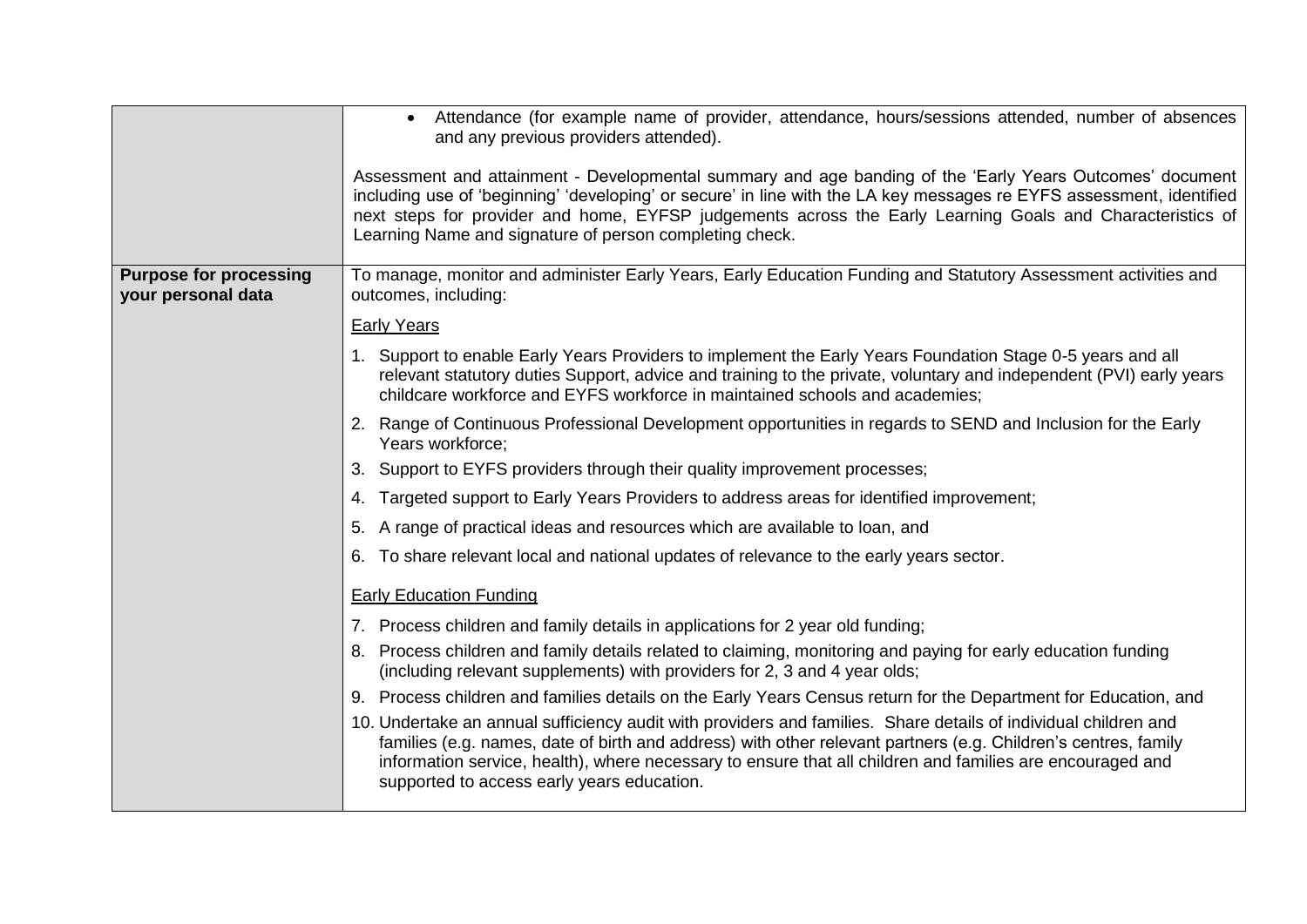|                                                                 | <b>Statutory Assessments</b>                                                                                                                                                                                                                                                                                                                                                                                                                                                     |
|-----------------------------------------------------------------|----------------------------------------------------------------------------------------------------------------------------------------------------------------------------------------------------------------------------------------------------------------------------------------------------------------------------------------------------------------------------------------------------------------------------------------------------------------------------------|
|                                                                 | 11. To support EYFS providers to fully and accurately complete assessments, including the statutory assessment at<br>age 2 (the 2 year old progress check / EYFS summary) contained in the personal child health record (PCHR) /<br>health 'red book';                                                                                                                                                                                                                           |
|                                                                 | 12. To carry out all statutory duties in relation to the administration, moderation, quality assurance and reporting of<br>the EYFS profile at the end of the EYFS as outlined in the EYFS statutory requirements and STA EYFS profile<br>handbook and Assessment and Reporting Arrangements;                                                                                                                                                                                    |
|                                                                 | 13. The data gathered in relation to the 2 year old progress check / EYFS summary will be used to:<br>Support Early Years Providers to assess, identify and respond early to any emerging difficulties, as outlined in<br>the SEND code of practice (2014)                                                                                                                                                                                                                       |
|                                                                 | Monitor the quality and accuracy of assessment information and offer support with this<br>Monitor local data trends at age 2 including but not limited to geographical location, gender, hours of<br>attendance, funding entitlement or EAL.                                                                                                                                                                                                                                     |
|                                                                 | Monitor progress of different groups of children throughout the EYFS and beyond including but not limited to<br>the categories above                                                                                                                                                                                                                                                                                                                                             |
|                                                                 | Work in partnership with other council services e.g. health and children's centres to meet the needs of<br>children and families locally                                                                                                                                                                                                                                                                                                                                         |
|                                                                 | Support the provision of early years education and childcare, and<br>$\bullet$                                                                                                                                                                                                                                                                                                                                                                                                   |
|                                                                 | 14. To carry out moderation in a sample of North Lincolnshire schools and academies at the end of key stage 1 and<br>key stage 2, in accordance with the Education Act 2005.                                                                                                                                                                                                                                                                                                     |
|                                                                 | Infant Mental Health (IMH) Project                                                                                                                                                                                                                                                                                                                                                                                                                                               |
|                                                                 | 15. To monitor the impact of the project on outcomes for children and families throughout the EYFS and beyond;                                                                                                                                                                                                                                                                                                                                                                   |
|                                                                 | 16. To share details of individual children and families with other services and professionals (e.g. Health, children's<br>centres) to ensure that individual needs are met and outcomes maximised, and                                                                                                                                                                                                                                                                          |
|                                                                 | 17. To evaluate the project and impact of funding provided.                                                                                                                                                                                                                                                                                                                                                                                                                      |
| Will we use your personal<br>information for other<br>purposes? | We will not process your personal data for any other purpose than that for which it was collected, without first<br>providing you with information on that other purpose and seeking your consent if applicable; except were we are<br>required to disclose your personal data in accordance with legislation for example in relation to the prevention and<br>detection of crime, counter terrorism, safeguarding, legal proceedings or to protect interests of you or another. |
| The Organisations acting                                        | <b>Early Years</b>                                                                                                                                                                                                                                                                                                                                                                                                                                                               |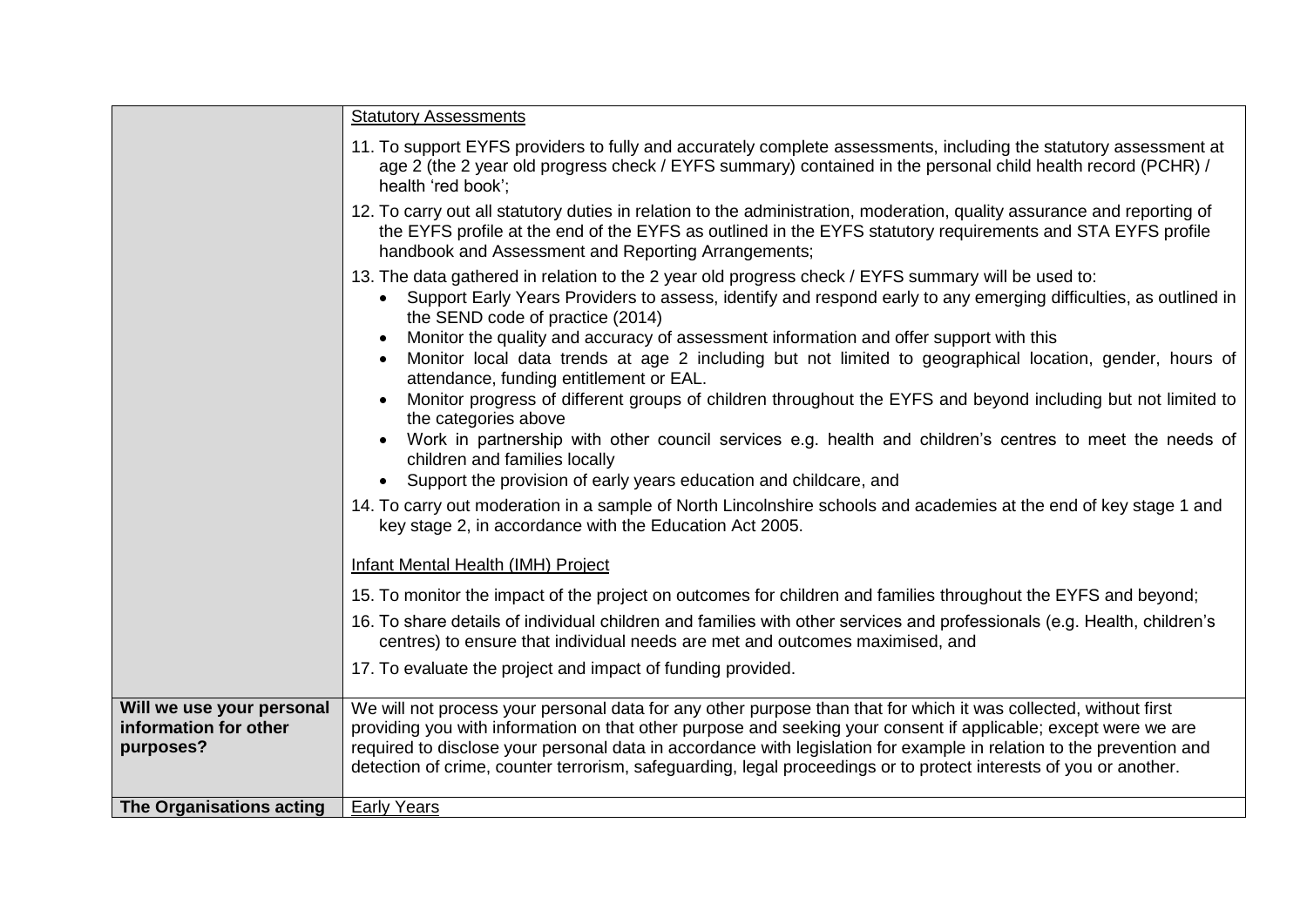| on our behalf to process<br>your personal data                    | 1. All EYFS providers (PVI, maintained schools and academies) carrying out statutory assessments at age 2 and<br>age 5 (EYFSP) or working with the team as part of the infant mental health project.<br><b>Early Education Funding</b><br>2. Funded childcare providers are Data Processors where the council contracts with the provider. (Please note<br>providers are also separate Data Controllers for children outside of this arrangement).                                                                                                                                                                                                                                      |
|-------------------------------------------------------------------|-----------------------------------------------------------------------------------------------------------------------------------------------------------------------------------------------------------------------------------------------------------------------------------------------------------------------------------------------------------------------------------------------------------------------------------------------------------------------------------------------------------------------------------------------------------------------------------------------------------------------------------------------------------------------------------------|
| The fair and lawful basis<br>for processing your<br>personal data | <b>Processing basis 1 &amp; 2:</b> Processing of personal data is necessary in order to meet our legal duties (Article 6(1)(c))<br>and for the performance of a task carried out in the public interest or in the carrying out of official authority assigned<br>to the controller (Article $6(1)(e)$ );                                                                                                                                                                                                                                                                                                                                                                                |
|                                                                   | The main Governor law statutes are:-                                                                                                                                                                                                                                                                                                                                                                                                                                                                                                                                                                                                                                                    |
|                                                                   | <b>Early Years</b>                                                                                                                                                                                                                                                                                                                                                                                                                                                                                                                                                                                                                                                                      |
|                                                                   | Children's Act 1989 and subsequent updates 2004 and 2009<br>Early Years Foundation Stage (EYFS) Statutory Guidance 2014;<br>SEND Code of Practice 2014;<br>Safeguarding Vulnerable Groups Act 2006;<br>Carers and Disabled Children Act 2000;<br>Children & Families Act 2014, and<br>Childcare Act (2006).                                                                                                                                                                                                                                                                                                                                                                             |
|                                                                   | <b>Early Education Funding</b><br>Childcare Act 2006 and 2016;<br>$\bullet$<br>Small Business Enterprise and Employment Act 2015;<br>Early Years Foundation Stage (EYFS) Statutory Guidance 2014;<br>SEND Code of Practice 2014;<br>The Local Authority (Duty to Secure Early Years Provision Free of Charge)(Amendment) Regulations 2018;<br>The School and Early Years Finance (England) Legislation 2018;<br>The Education (Information of Information About Young Children) (England) Regulations 2009;<br>The Free School Lunches and Milk, and School and Early Years Finance (Amendments Relating to Universal<br>Credit) (England) Regulations 2018, and<br>Education Act 2011. |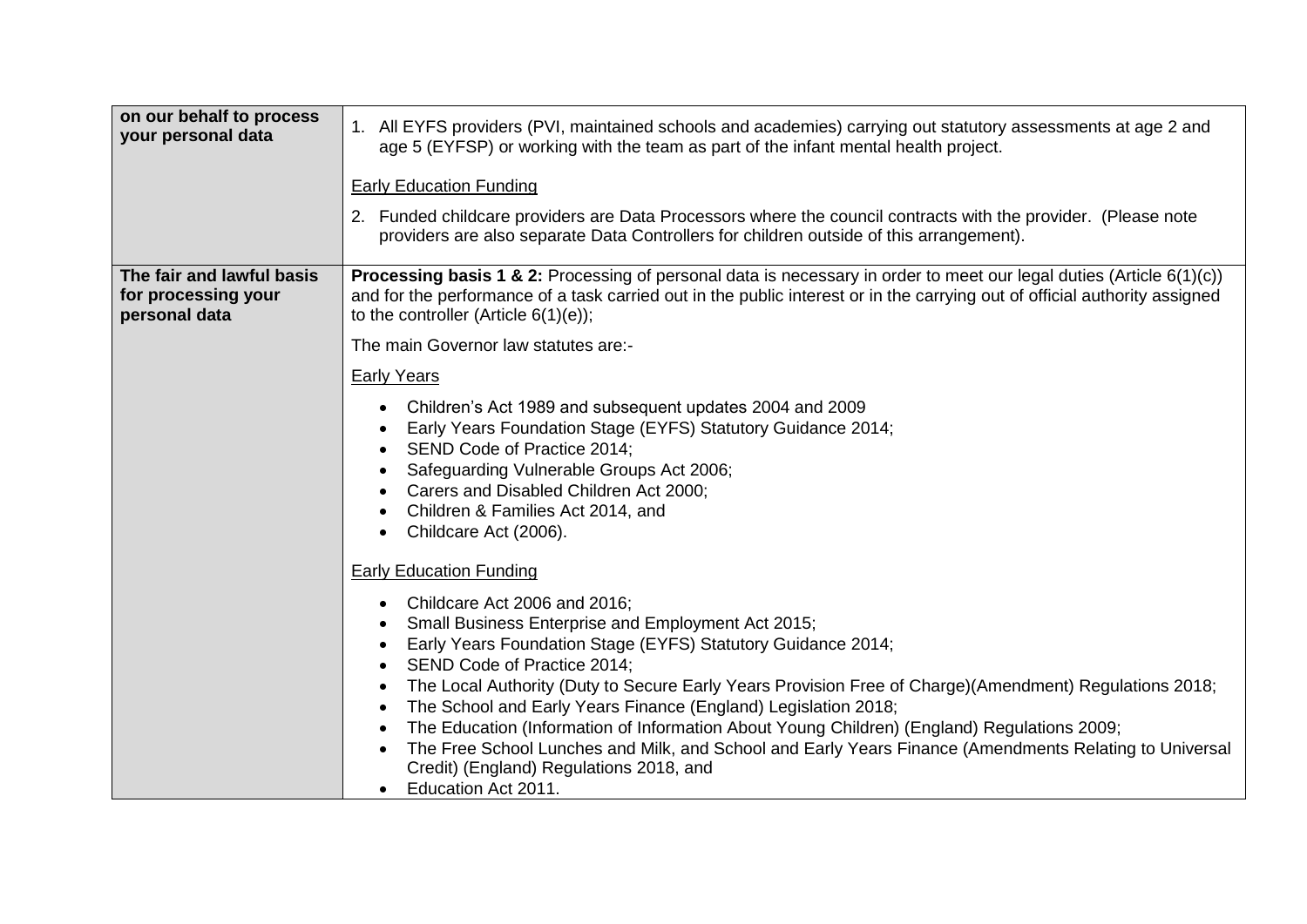|                    | <b>Statutory Assessments</b><br>• Childcare Act (Section 39 and 40) 2006;<br>The EYFS (Learning and Development Requirements) Order 2007 (amended in 2012), and<br>Education Act 2005.                                                                                                             |  |
|--------------------|----------------------------------------------------------------------------------------------------------------------------------------------------------------------------------------------------------------------------------------------------------------------------------------------------|--|
|                    | Processing basis 3 (Early Years Only): for the performance of a contract to which the data subject is party or in<br>order to take steps at the request of the data subject prior to entering into a contract (Article 6(1)(b)).                                                                   |  |
|                    | In relation to Early Years contracts with individuals who approach the council to seek support, advice and/or<br>guidance and training.                                                                                                                                                            |  |
|                    | Special categories of personal data: processed on the basis of it is necessary for reasons of substantial public<br>interest, on the basis of Union or Member State law which shall be proportionate to the aim pursued and which<br>contains appropriate safeguarding measures (Article 9(2)(g)). |  |
|                    | Where this legal basis does not apply for the processing if special categories of personal the explicit consent of the<br>data subject will be sought.                                                                                                                                             |  |
|                    | Special categories of personal data: the data subject has given explicit consent to the processing of those<br>personal data for one or more specified purposes (Article 9(2)(a), including:                                                                                                       |  |
| <b>Early Years</b> |                                                                                                                                                                                                                                                                                                    |  |
| $\bullet$          | Infant Mental Health Programme special category information including:<br>Racial and ethnic origin, and<br>Information about the health and any SEND of the child or family.                                                                                                                       |  |
|                    | <b>Early Education Funding</b>                                                                                                                                                                                                                                                                     |  |
|                    | Research to inform sufficiency of childcare places.                                                                                                                                                                                                                                                |  |
|                    | <b>Statutory Assessments</b>                                                                                                                                                                                                                                                                       |  |
|                    | EYFS 2 year check / EYFS summary:<br>Racial and ethnic origin, and                                                                                                                                                                                                                                 |  |
|                    | Information about the health and any SEND of the child.                                                                                                                                                                                                                                            |  |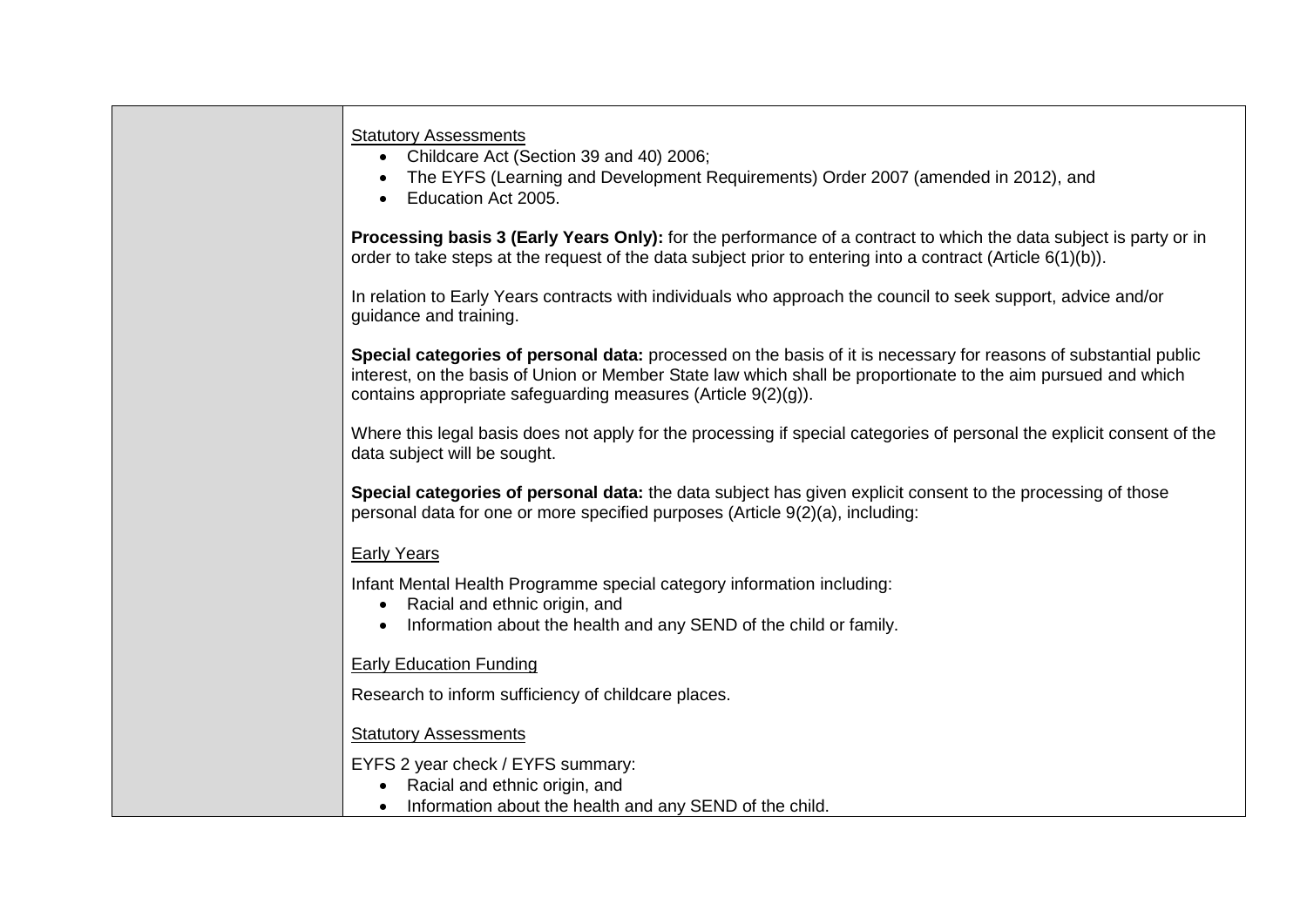| Are you required to<br>provide the Council with<br>your personal data<br>Does the processing | You are required to provide the minimum personal data necessary for us to manage your Early Years or Early<br>Education Funding request or other Early Years, Early Education Funding or Statutory Assessment activities we are<br>required or asked to carry out. Failure to provide the minimum necessary personal data we require could prevent us<br>offering you this service or restrict the service offered or it could restrict our ability to carry out our statutory duties.<br><b>Early Education Funding</b>                                                                                                                                                                                                                                                                                                                                                                                                                                                                                                                                                                                                                                                                                                                                                                                                                                                                                                                                                                                                                                                                                                                                                                                                                                                                                                                                                                                                                                                                                     |
|----------------------------------------------------------------------------------------------|--------------------------------------------------------------------------------------------------------------------------------------------------------------------------------------------------------------------------------------------------------------------------------------------------------------------------------------------------------------------------------------------------------------------------------------------------------------------------------------------------------------------------------------------------------------------------------------------------------------------------------------------------------------------------------------------------------------------------------------------------------------------------------------------------------------------------------------------------------------------------------------------------------------------------------------------------------------------------------------------------------------------------------------------------------------------------------------------------------------------------------------------------------------------------------------------------------------------------------------------------------------------------------------------------------------------------------------------------------------------------------------------------------------------------------------------------------------------------------------------------------------------------------------------------------------------------------------------------------------------------------------------------------------------------------------------------------------------------------------------------------------------------------------------------------------------------------------------------------------------------------------------------------------------------------------------------------------------------------------------------------------|
| involve automated<br>decision-making,<br>including profiling?                                | Yes, to determine eligibility the Department for Education Eligibility Checking Service, checks DWP and HMRC data<br>and uses an automated decision making process to determine if a child/family qualifies for 2 year old funding, Early<br>Years Pupil Premium and 30 hours funding.                                                                                                                                                                                                                                                                                                                                                                                                                                                                                                                                                                                                                                                                                                                                                                                                                                                                                                                                                                                                                                                                                                                                                                                                                                                                                                                                                                                                                                                                                                                                                                                                                                                                                                                       |
| Can you withdraw your<br>consent for processing?                                             | Yes, but only where the lawful basis of consent has been relied upon to process your personal information.                                                                                                                                                                                                                                                                                                                                                                                                                                                                                                                                                                                                                                                                                                                                                                                                                                                                                                                                                                                                                                                                                                                                                                                                                                                                                                                                                                                                                                                                                                                                                                                                                                                                                                                                                                                                                                                                                                   |
| Who we will share your<br>personal data with                                                 | 1. Provision or school leader;<br>Other council teams for data checking and verification purposes.<br>3. Children's Centres - addresses of families potentially eligible for two year old funding are shared with Children's<br>Centres for direct marketing.<br>4. Data from the 2 year old progress checks / EYFS summary will be routinely shared with the health visiting service<br>as recommended in the EYFS statutory requirements (2017) paragraph 2.5. This will also be shared with other<br>council departments e.g. children's centres to support integrated working and maximise support for children and<br>families.<br>5. Other Local Authorities for data checking and verification purposes.<br>6. DfE - sent electronically, The DfE collects personal data from local authorities via various statutory data<br>collections. We are required to share information about funded children with the Department for Education. All<br>data is transferred securely and held by the DfE under a combination of software and hardware controls, which<br>meet the current government security policy framework. The data that we lawfully share with the DfE through<br>data collections underpins early education funding (which is calculated based upon the numbers of children and<br>their characteristics in each Local Authority), informs 'short term' education policy, supports 'longer term' research<br>and monitoring of educational policy. Data from the statutory EYFS profile assessment will be sent securely and<br>electronically using the 'COLLECT' utility.<br>Personal and sensitive data collected as part of the infant mental health project may be shared anonymously with<br>7.<br>other local partners (e.g. NHS England; Clinical Commissioning Group (CCG), other local authorities) in order to<br>evaluate the project and share outcomes.<br>8. Bodies requesting information where there is a lawful basis under the General Data Protection Regulations. |
| <b>Transfers of personal</b>                                                                 | Not routinely disclosed or transferred to recipients outside of the UK.                                                                                                                                                                                                                                                                                                                                                                                                                                                                                                                                                                                                                                                                                                                                                                                                                                                                                                                                                                                                                                                                                                                                                                                                                                                                                                                                                                                                                                                                                                                                                                                                                                                                                                                                                                                                                                                                                                                                      |
| data to a third country                                                                      |                                                                                                                                                                                                                                                                                                                                                                                                                                                                                                                                                                                                                                                                                                                                                                                                                                                                                                                                                                                                                                                                                                                                                                                                                                                                                                                                                                                                                                                                                                                                                                                                                                                                                                                                                                                                                                                                                                                                                                                                              |